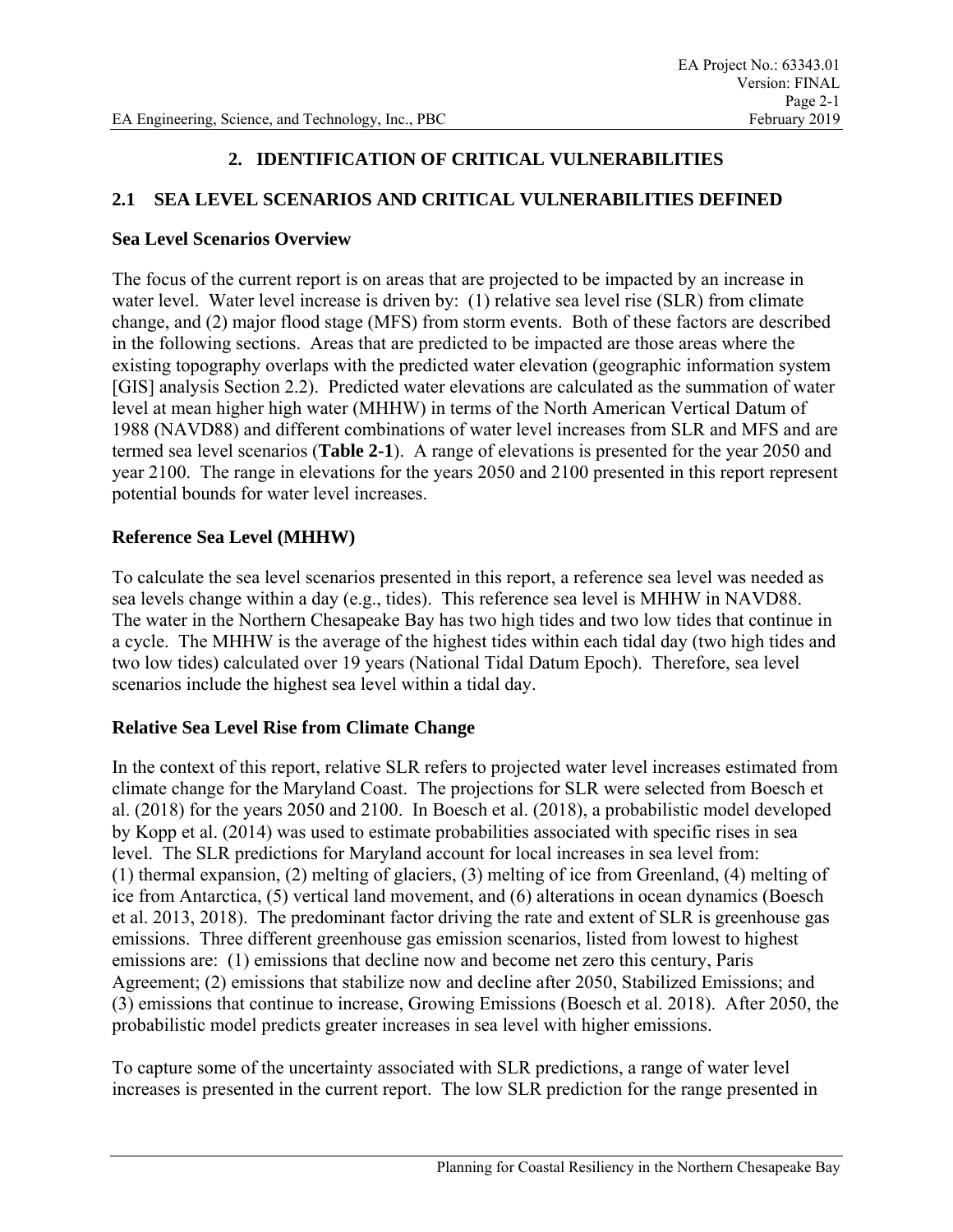this report is likely to occur while the high SLR prediction represents a possible "worst" case scenario. For 2050, water level increases of 1.2 ft and 2.3 ft were used in the sea level rise scenarios (**Table 2-1**). Based on the probabilistic models (Boesch et al. 2018), there is a 50% probability that SLR will meet or exceed 1.2 ft by 2050, the central estimate in terms of possible SLR. The high SLR presented in this report represents the 1% probability that SLR will meet or exceed 2.3 ft in 2050. For 2100, water level increases of 2.3 ft and 6.9 ft were used in the sea level rise scenarios (**Table 2-1**). An increase of 2.3 ft in sea level rise is within the range of predicted central estimates (50% probability SLR meets or exceeds) for SLR based on stabilized emissions (2.4 ft) and Paris Agreement emissions (2.0 ft). The predicted 1% probability sea level rise for 2050 and the central estimate for 2100 result in the same increase from relative sea level rise in this report. The high SLR prediction for 2100 is an increase in sea level of 6.9 ft and has a 1% probability that sea level will meet or exceed that elevation based on the growing emissions scenario. The increases in sea level from climate change are predicted to result in a "new normal" and, therefore, are anticipated to result in relatively permanent flooding with the exception of tides.

#### **Flooding from Storm Events**

The water level increases from flooding that are used throughout this report are the 2019 major flood stages. The major flood stages are determined by National Oceanic and Atmospheric Administration (NOAA) and the National Weather Service and are different for each county (**Table 2-1**). Major flooding is defined as extensive inundation of structures and roads resulting in significant evacuations of people (U.S. Department of Commerce 2010). Major flood stages occur infrequently. For example, in Havre de Grace, major flooding is projected to occur every 20 to 25 years. The major flood stage is calculated for each county based on flooding impacts to the existing (2019) infrastructure. This calculation uses the topography of the area at the current (2019) sea level as well as the location and density of existing infrastructure. In this report, the major flood stage provides an estimate of water inundation from a storm event, although the flood stages are anticipated to change with SLR from climate change in the future.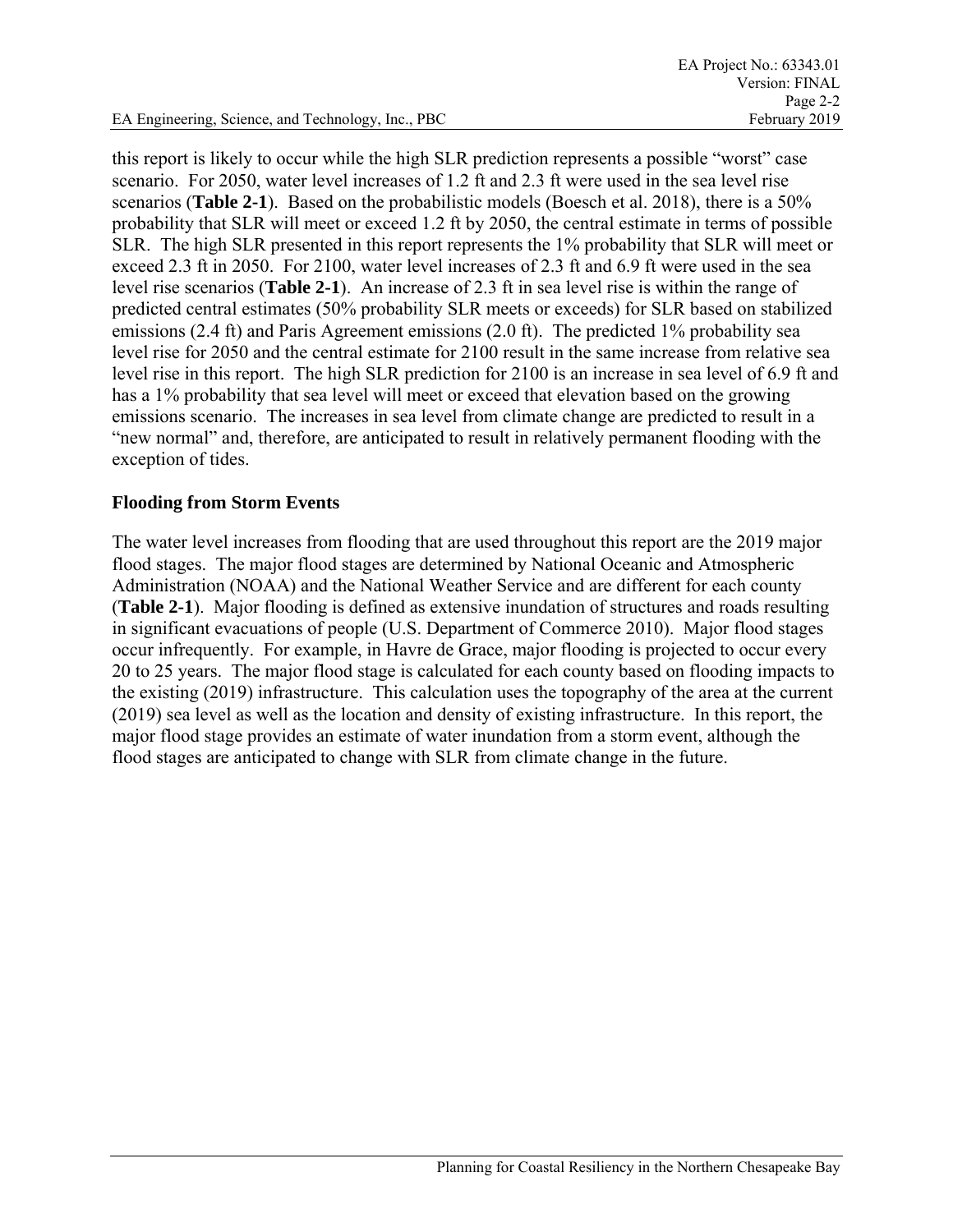|                                                                                                                                         | <b>MHHW</b><br><b>Elevation</b>                     | <b>Relative</b><br><b>SLR</b><br><b>Scenario</b> | <b>Water Level</b><br>Increase (ft)                                               | <b>Predicted</b><br><b>MHHW</b><br><b>Elevation</b><br>with SLR | <b>MFS</b> Water<br>Level | <b>Predicted</b><br><b>MHHW</b><br><b>Elevation</b><br>with SLR |
|-----------------------------------------------------------------------------------------------------------------------------------------|-----------------------------------------------------|--------------------------------------------------|-----------------------------------------------------------------------------------|-----------------------------------------------------------------|---------------------------|-----------------------------------------------------------------|
| Year                                                                                                                                    | (f <sup>t</sup> )                                   | Range                                            | from SLR                                                                          | (f <sup>t</sup> )                                               | Increase (ft)             | and MFS (ft)                                                    |
|                                                                                                                                         |                                                     |                                                  | APG - Reference NOAA Tide Station/Gauge = 8574070/HDGM2 Havre de Grace            |                                                                 |                           |                                                                 |
|                                                                                                                                         | MHHW referenced to the NAVD88 Vertical Datum        |                                                  |                                                                                   |                                                                 |                           |                                                                 |
| 2050                                                                                                                                    | 1.4                                                 | Mid                                              | 1.2                                                                               | 2.6                                                             | 4.6                       | 7.2                                                             |
|                                                                                                                                         |                                                     | High                                             | 2.3                                                                               | 3.7                                                             |                           | 8.3                                                             |
| 2100                                                                                                                                    | 1.4                                                 | Mid                                              | 2.3                                                                               | 3.7                                                             | 4.6                       | 8.3                                                             |
|                                                                                                                                         |                                                     | High                                             | 6.9                                                                               | 8.3                                                             |                           | 12.9                                                            |
|                                                                                                                                         | <b>MHHW referenced to the NAVD88 Vertical Datum</b> |                                                  | Harford County - Reference NOAA Tide Station/Gauge = 8574070/HDGM2 Havre de Grace |                                                                 |                           |                                                                 |
| 2050                                                                                                                                    | 1.4                                                 | Mid                                              | 1.2                                                                               | 2.6                                                             | 4.6                       | 7.2                                                             |
|                                                                                                                                         |                                                     | High                                             | 2.3                                                                               | 3.7                                                             |                           | 8.3                                                             |
| 2100                                                                                                                                    | 1.4                                                 | Mid                                              | 2.3                                                                               | 3.7                                                             | 4.6                       | 8.3                                                             |
|                                                                                                                                         |                                                     | High                                             | 6.9                                                                               | 8.3                                                             |                           | 12.9                                                            |
|                                                                                                                                         |                                                     |                                                  | Cecil County - Reference NOAA Tide Station/Gauge = 8573927/CHCM2 Chesapeake City  |                                                                 |                           |                                                                 |
|                                                                                                                                         | MHHW referenced to the NAVD88 Vertical Datum        |                                                  |                                                                                   |                                                                 |                           |                                                                 |
| 2050                                                                                                                                    | 1.6                                                 | Mid                                              | 1.2                                                                               | 2.8                                                             | 4.3                       | 7.1                                                             |
|                                                                                                                                         |                                                     | High                                             | 2.3                                                                               | 3.9                                                             |                           | 8.2                                                             |
| 2100                                                                                                                                    | 1.6                                                 | Mid                                              | 2.3                                                                               | 3.9                                                             | 4.3                       | 8.2                                                             |
|                                                                                                                                         |                                                     | High                                             | 6.9                                                                               | 8.5                                                             |                           | 12.8                                                            |
| Kent County - Reference NOAA Tide Station/Gauge = 8573364/TCBM2 Tolchester Beach<br><b>MHHW referenced to the NAVD88 Vertical Datum</b> |                                                     |                                                  |                                                                                   |                                                                 |                           |                                                                 |
| 2050                                                                                                                                    | 0.81                                                | Mid                                              | 1.2                                                                               | 2.0                                                             | 3.8                       | 5.8                                                             |
|                                                                                                                                         |                                                     | High                                             | 2.3                                                                               | 3.1                                                             |                           | 6.9                                                             |
| 2100                                                                                                                                    | 0.81                                                | Mid                                              | 2.3                                                                               | 3.1                                                             | 3.8                       | 6.9                                                             |
|                                                                                                                                         |                                                     | High                                             | 6.9                                                                               | 7.7                                                             |                           | 11.5                                                            |

# **Table 2-1 Sea Level Rise Scenarios**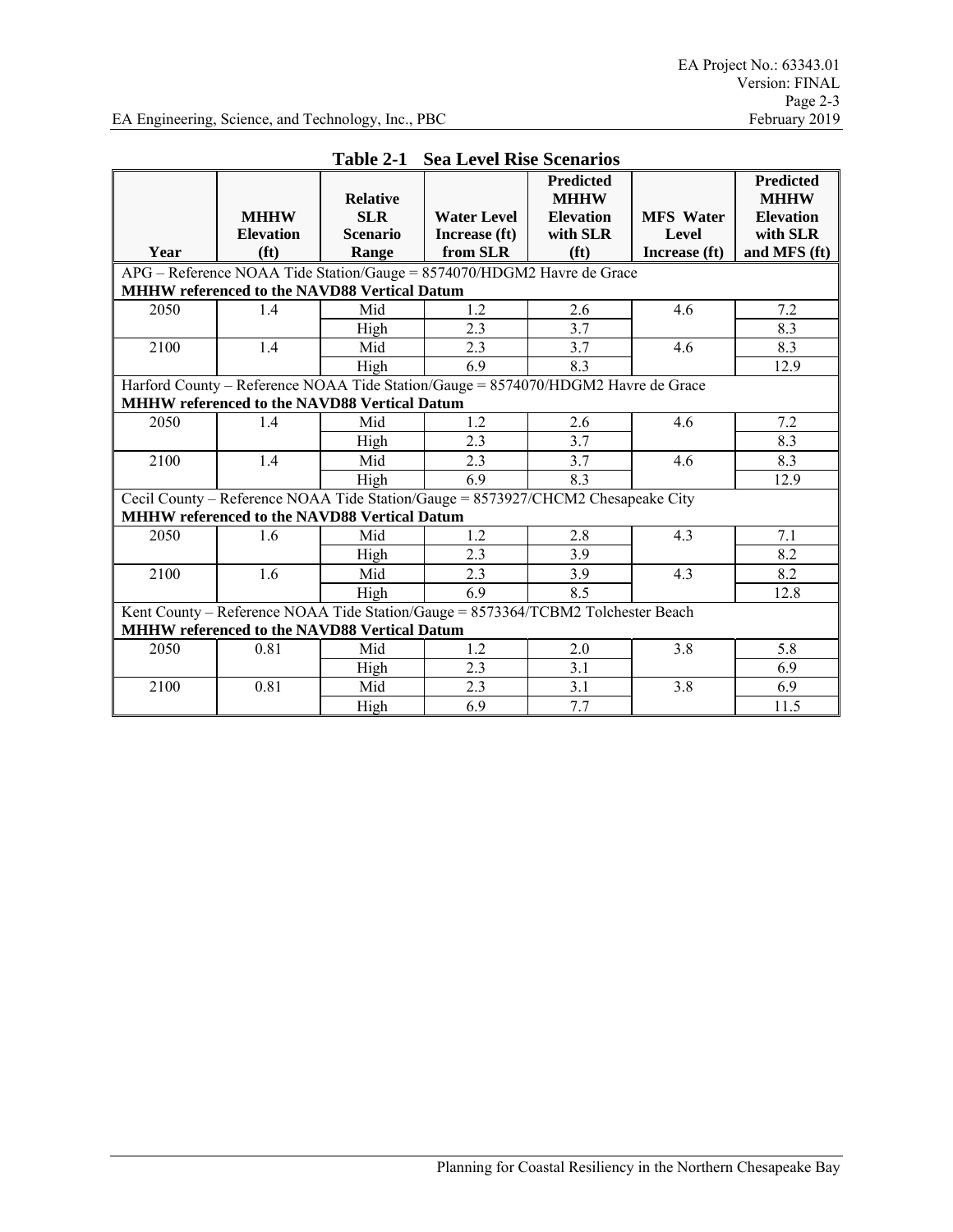EA Engineering, Science, and Technology, Inc., PBC February 2019



The following reference is provided to compare the predicted water level increase from sea level scenarios outlined above (**Table 2-1**) relative to a historic event that caused significant flooding in the area. Hurricane Isabel occurred in 2003 and created the most significant coastal flooding to impact the Project Area since 1933 (National Weather Service 2013). Although the damage caused by the energy produced from the storm may not be comparable to SLR from climate change, the example is provided with the intent of comparing increases in water levels. During and following Hurricane Isabel, sea levels in Kent County recorded at the Tolchester Beach NOAA Tide Station were approximately 6.2 ft (referenced to MHHW). For Kent County, the predicted elevation with SLR and MFS in both 2050 and 2100 would exceed the water level increase from Hurricane Isabel for three of the four scenarios (exception of 5.78 ft predicted elevation). In Kent County, the highest elevation predicted in 2100 (11.5 ft) would exceed the measured water level increase from Hurricane Isabel by approximately 5.3 ft.

## **2.2 GEOGRAPHIC INFORMATION SYSTEM ANALYSIS AND QUALITY CONTROL/QUALITY ASSURANCE PROCESS**

A GIS analysis was used to predict areas that will be impacted based on the aforementioned sea level rise scenarios in APG, and Harford, Cecil, and Kent counties. The process for data collection analysis and quality assurance (QA)/quality control (QC) is described in the following sections.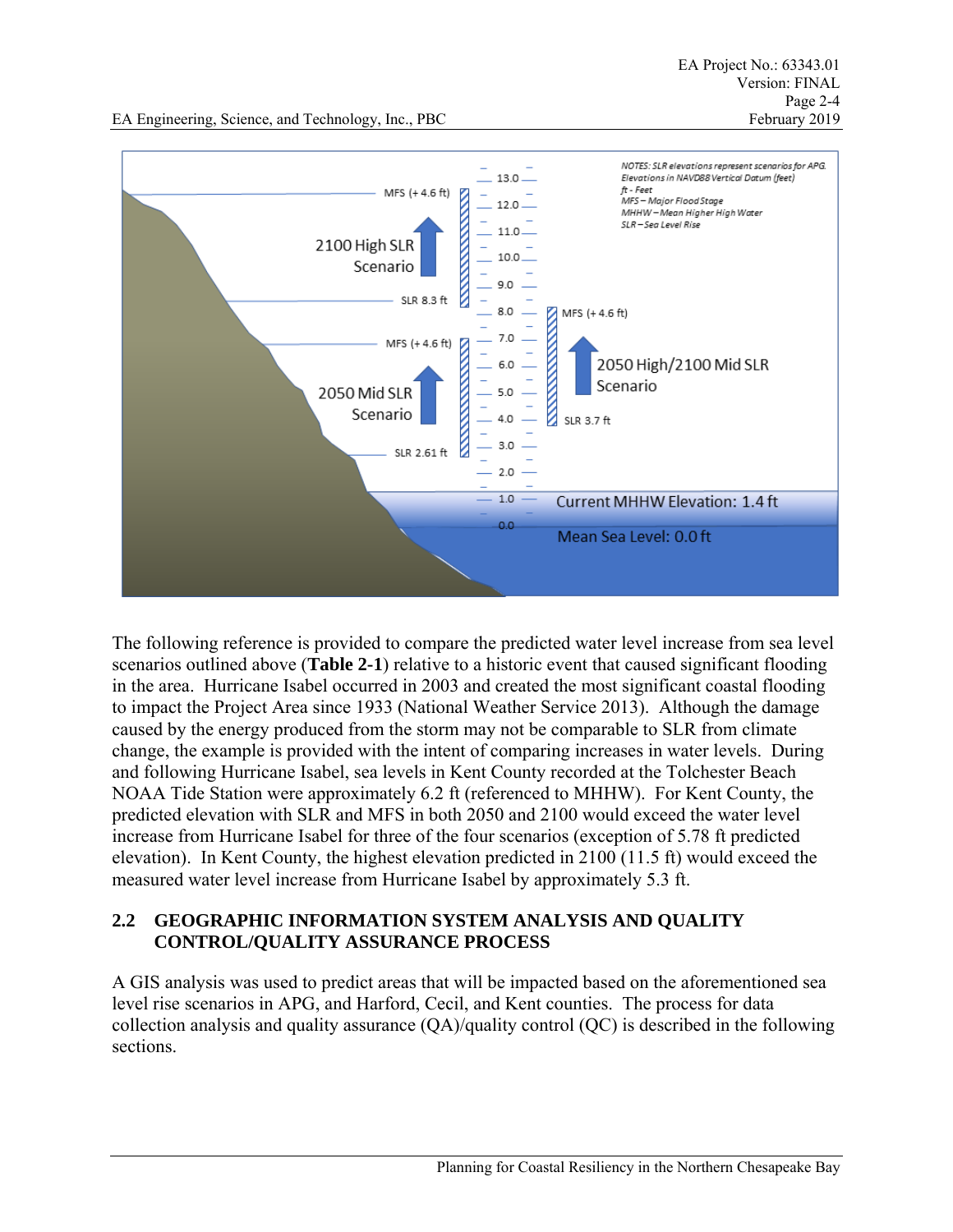### **Data Collection and Analysis**

The light detection and ranging (LiDAR) Digital Elevation Model (DEM) raster dataset for APG was obtained directly from the military installation. The LiDAR DEM raster datasets for Harford, Cecil, and Kent counties were obtained from MD iMAP, Maryland's mapping and GIS data portal. Areas of missing data coverage for APG were substituted with U.S. Geological Survey (USGS) National Elevation Dataset DEM raster datasets. All DEMs were projected in horizontal coordinate system World Geodetic System (WGS) 1984 Universal Transverse Mercator (UTM) 18N Meter to comply with Spatial Data Standards for Facilities, Infrastructure, and Environment (SDSFIE) data formatting, and vertical coordinate system NAVD88 U.S. foot. Cell size was set to 5 ft by 5 ft. The LiDAR DEMs provided the most accurate, best available topographic data for mapping the current MHHW boundary and modeling sea level rise and flood stage scenarios. The current MHHW and scenario boundaries were visually reviewed against aerial imagery and edited as needed to more accurately represent the interface between hydrologic and terrestrial boundaries.

General categories for infrastructure and environment (listed in Sections 2.2 and 2.3) data layers were obtained from MD iMAP, APG, county GIS departments, and U,S, Fish and Wildlife Service (USFWS), to ensure that the most accurate and best available data were used. All layers were projected in horizontal coordinate system WGS 1984 UTM 18N Meter to comply with SDSFIE data formatting. Data inventory figures are provided in Appendix A (**Figures A-2 through A-8**). The figures contain tables that include the GIS layers shown on the figures that indicate the type, name, date, source, and description of each layer.

# **Quality Assurance/Quality Control (QA/QC)**

To ensure data quality and accuracy for estimating the areal coverage of the projected sea level rise scenarios, three QA/QC procedures were followed: survey-grade global positioning system (GPS) field verification of vertical positions, external comparison of spot elevations, and a 10% QA review of the data feature layers. Each of these procedures is detailed below. These procedures were followed to verify that the DEM employed for SLR extent estimates was accurate to within <1 ft in the vertical (horizontal extents were constrained to a 5-ft by 5-ft cell size based on the DEM with the lowest resolution), and resulting GIS SLR scenarios, infrastructure, and environmental layers reflected assumed conditions. Additionally, as part of the SDSFIE data deliverable process, all GIS data were fully attributed with appropriate metadata completed according to Federal Geographic Data Committee metadata standards. Data layers were projected to WGS84 UTM Zone 18N.

# **Field Verification**

Using a real-time kinematic differential survey-grade GPS, 10 point locations randomly assigned from within the study areas were imported into the GPS unit. Each point was attributed with elevations acquired from the DEM. A field stakeout procedure was followed whereby EA Engineering, Science, and Technology, Inc., PBC navigated to the imported point locations and compared the actual GPS elevations found at each location with the values imported from the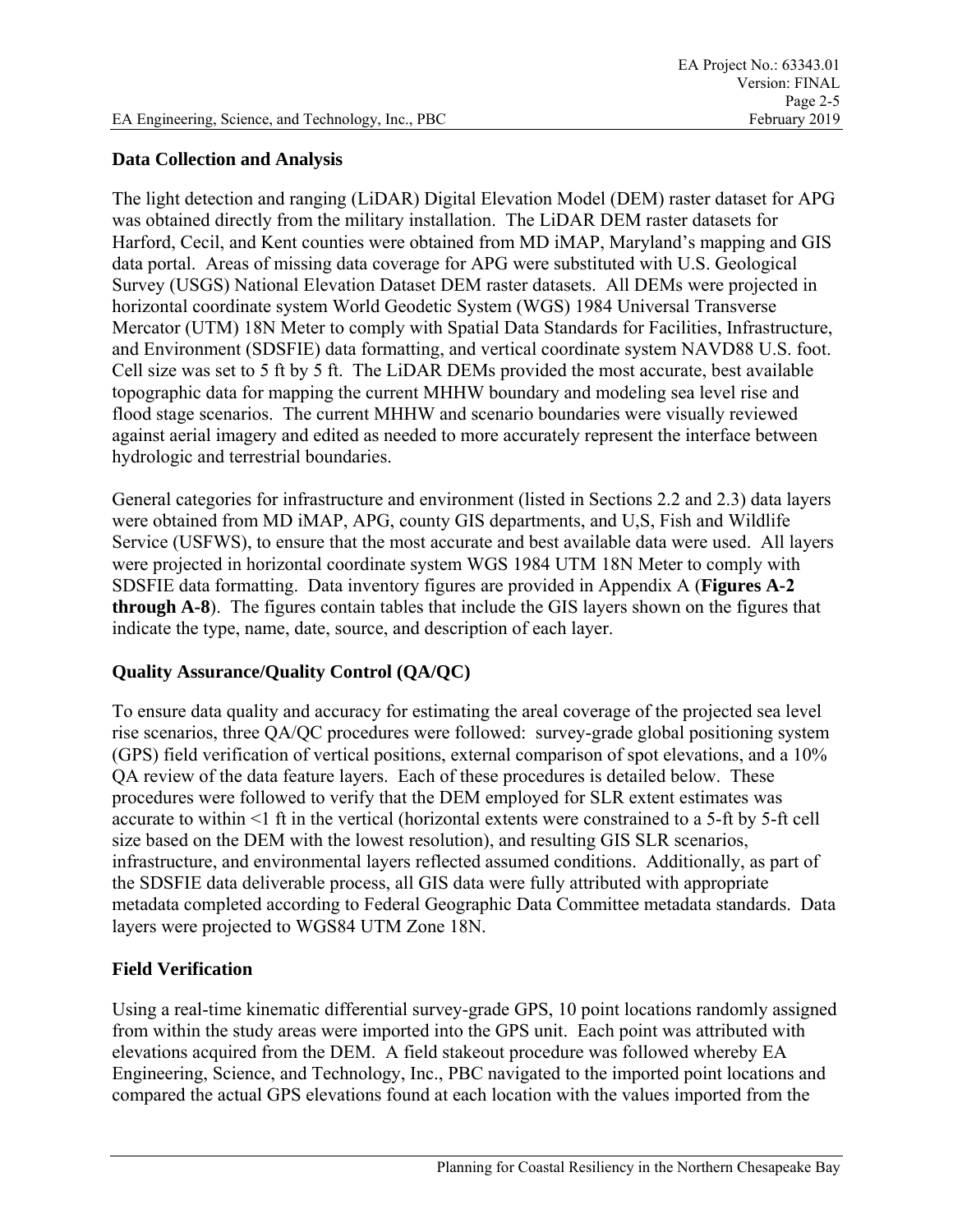EA Engineering, Science, and Technology, Inc., PBC February 2019

DEM. Accuracy tolerances were maintained to within 1 ft horizontal  $(X, Y)$  and 2–4 inch vertical (Z). Horizontal projection was verified in the North American Datum of 1983 Maryland State Plane. Vertical projection was verified in NAVD88. A QC check was also conducted for the real-time kinematic GPS unit by cross-checking elevations on two National Geodetic Survey Monuments with known vertical positions.

#### **External Comparisons of Spot Elevations**

A secondary elevation check was completed via desktop by plotting 10 random points within the study area and exporting their associated elevations from the DEM as a .kml file. The .kml file was then imported into Google Earth where the elevation values could be compared with the elevations reported in Google Earth. This check was a coarse check to ensure there were no omissions or unit of measure mis-matches in the data and, therefore, vertical tolerances were within feet rather than inches.

#### **10% Feature Layer Accuracy**

A QC check was completed for each SLR scenarios and a minimum of 10% of the features produced for the analysis of each category—Infrastructure and Environmental layers. These checks were to ensure that the point or polygon from each QC'd feature that fell within an SLR scenario was reported correctly.

#### **2.3 CRITICAL INFRASTRUCTURE VULNERABILITIES FOR ABERDEEN PROVING GROUND**

Critical vulnerabilities for APG include mission-critical areas that are anticipated to be impacted by relative SLR and storm events. The following general categories were assessed in terms of their locations relative to impacts from SLR and MFS.

- Military ranges/training areas
- Airfields
- Buildings
- Roads
- Railroads
- Electrical Substations
- Wetlands and Critical Area Buffers.

For APG, figures were provided for each area anticipated to be impacted (**Figures 2-1 through 2-113**). Military ranges within APG are outlined in red and a white call out box identifies each range. In addition to the name of the military range, the call out box also specifies the total acreage for the range and the land area that is anticipated to be impacted by the indicated SLR and MFS. The impacted area presented for the "Major FS" on the range call out box is the summation of the predicted impacted areas from SLR and flooded areas from MFS. Buildings and electrical substations that are anticipated to be impacted by high SLR and MFS (i.e., predicted elevation of 12.9 ft). The name and location of the building are included in Table B-1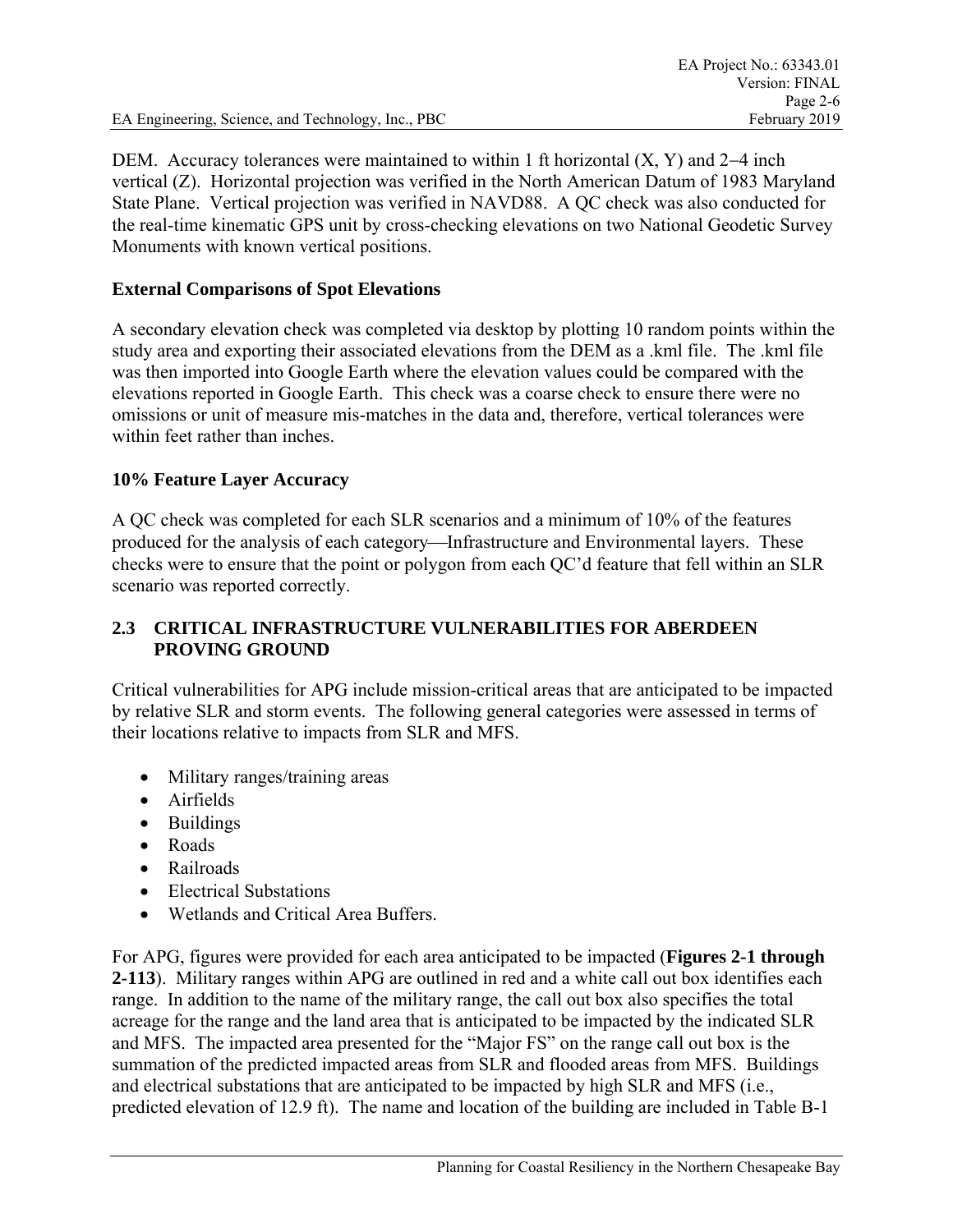(Appendix B). The buildings that are anticipated to be impacted by high SLR and MFS are included on all figures (**Figures 2-1 through 2-113**).

The areas that are predicted to be impacted for APG can be ranked to prioritize areas that require a plan for mitigation. Areas can be prioritized by: (1) the percent of a range that is anticipated to be impacted, (2) ranges that are anticipated to be in use for a short or long period of time relative to the time scale for SLR (approximately 30 and 80+ years), and (3) the criticality of the ranges, buildings, electrical substations, and roads/railroads.

In 2050, the mid SLR scenario is anticipated to result in the greatest impacts to the military range, Spesutie Island-Central with 59% of the area impacted (**Table B-2**). The other military ranges decrease in terms of impacts from 39% to 0% for the mid SLR scenario. Three buildings on Mulberry Point (**Figure 2-19**), Pooles Island (Lighthouse) (**Figure 2-79**) and SI Range 14 are predicted to be impacted for the mid SLR scenario as well. There is a substantial increase in flooding is predicted when MFS is added to the mid scenario in 2050. For the mid SLR and MFS scenario, there are 14 military ranges that are anticipated to have 50% or more of the total area impacted (**Table 2-2**). In addition, 100 buildings and 1 electrical substation are anticipated to be impacted by flood waters (**Table 2-2**). For the high SLR and MFS scenario in 2050 (new elevation of 8.3 ft), 134 buildings and 1 electrical substation are anticipated to be impacted (**Table 2-2**).

Assuming that the mid SLR scenario in 2100 is reached, acres of 4 military ranges is anticipated to be impacted by 50% or more during MHHW (**Table B-2**). The impacted ranges are Spesutie Island-Central (**Figure 2-8**), Spesutie Island-South (**Figure 2-8**), Spesutie Island-West (**Figure 2-4**), and J Field (**Figure 2-76**). During MHHW, 12 buildings are predicted to be impacted (**Table 2-2**). Similar to the mid SLR scenario for 2050, storm events that result in a major flood stage are anticipated to result in a relatively large increase in flooded areas. Fifteen military ranges (**Table 2-4**) are predicted to be impacted by 50% or more and 134 buildings and 1 electrical substation may be flooded (**Table 2-2**). For the 2100 high SLR scenario, the acres of 25 military ranges (**Table B-2**) are predicted to be impacted by greater than 50%. In addition, 213 buildings and 4 electrical substations are anticipated to be impacted (**Table 2-2**). **Tables 2-2 and 2-3**, identify military ranges anticipated to be impacted by 50% or more for the specified year and scenario.

As a result of flood events, changes in overlying water levels can alter the biogeochemistry of soils and sediments. An understanding of the impacts' alterations in biogeochemistry of soils and sediments used to sequester contamination may be beneficial to prevent mobilization of contaminants.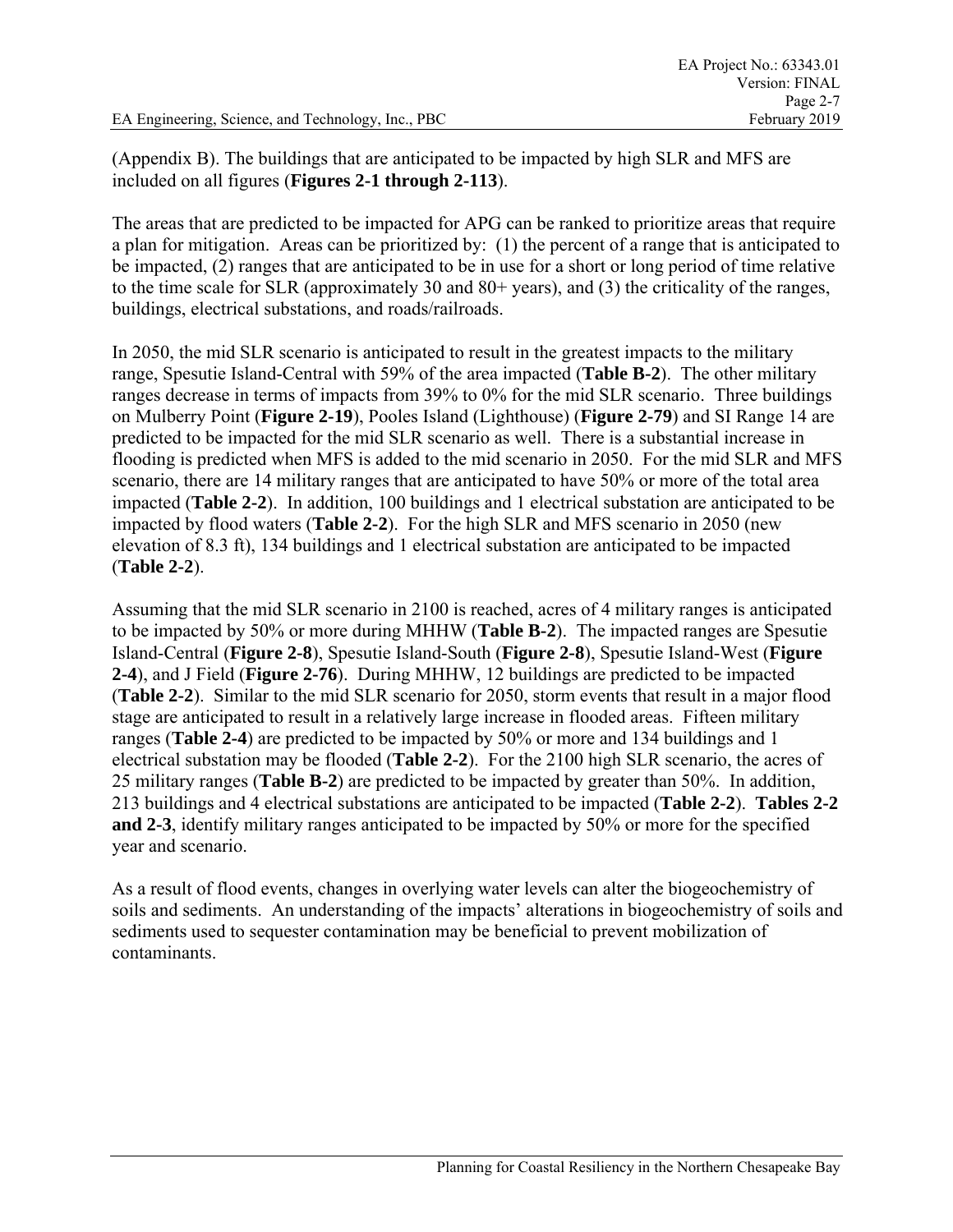|                         |                       | <b>2050 Mid SLR</b> |                     | 2050 High/2100 Mid SLR |                     | 2100 High SLR |  |
|-------------------------|-----------------------|---------------------|---------------------|------------------------|---------------------|---------------|--|
| <b>SLR Scenarios</b>    | $(1.2$ ft above MHHW) |                     | (2.3 ft above MHHW) |                        | (6.9 ft above MHHW) |               |  |
|                         | <b>Permanent</b>      |                     | <b>Permanent</b>    |                        | <b>Permanent</b>    |               |  |
| <b>Impacted Area</b>    | <b>Flooding</b>       | <b>MFS</b>          | <b>Flooding</b>     | <b>MFS</b>             | <b>Flooding</b>     | <b>MFS</b>    |  |
| Military Range/Training | 3,896                 | 10,555              | 5,360               | 11.592                 | 11,641              | 15,835        |  |
| Area (acres)            |                       |                     |                     |                        |                     |               |  |
| Number of Buildings     |                       | 100                 | 12                  | 134                    | 135                 | 213           |  |
| Number of Electrical    |                       |                     |                     |                        |                     |               |  |
| <b>Substations</b>      |                       |                     |                     |                        |                     |               |  |

#### **Table 2-2 Operational Range Impacts for Sea Level Rise Scenarios – APG**

#### **Table 2-3 Military Ranges with Predicted Impacts greater than or equal to 50% Ranked from Highest to Lowest. Predicted Percent Impact for mid SLR and MFS in 2050.**

|                                                       | <b>Predicted Percent</b> |                                          |
|-------------------------------------------------------|--------------------------|------------------------------------------|
| <b>Range Name</b>                                     | Impact in 2050           | <b>Range Type</b>                        |
| Maxwell Point                                         | 98%                      | <b>RDTE RANGE</b>                        |
| <b>PAWS</b> Testing                                   | 96%                      | <b>RDTE RANGE</b>                        |
| P Field                                               | 92%                      | <b>RDTE RANGE</b>                        |
| Carrolls Island                                       | 92%                      | Light infantry maneuver training area    |
| Pooles Island                                         | 90%                      | <b>RDTE RANGE</b>                        |
| J Field                                               | 77%                      | <b>RDTE RANGE</b>                        |
| Spesutie Island-West                                  | 75%                      | <b>RDTE RANGE</b>                        |
| <b>Edgewood Impact Area</b>                           | 73%                      | RDTE IMPACT AREA                         |
| Spesutie Island-Central                               | 67%                      | <b>RDTE RANGE</b>                        |
| Spesutie Island-South                                 | 64%                      | <b>RDTE RANGE</b>                        |
| Spesutie Island-East                                  | 60%                      | <b>RDTE RANGE</b>                        |
| H Field                                               | 58%                      | <b>RDTE RANGE</b>                        |
| New Bombing Field                                     | 56%                      | <b>RDTE RANGE</b>                        |
| <b>Graces Quarters</b>                                | 52%                      | Amphibious Forces maneuver training area |
| Note: DDTE – Desearch Development Test and Evaluation |                          |                                          |

Research, Development, Test, and Evaluation.

**Table 2-4 Military Ranges with Predicted Impacts greater than or equal to 50% Ranked from Highest to Lowest. Predicted Percent Impact for mid SLR and MFS in 2100.** 

| <b>Range Name</b>       | <b>Predicted Percent Impact in 2100</b>                   | <b>Range Type</b>                        |
|-------------------------|-----------------------------------------------------------|------------------------------------------|
| Maxwell Point           | 98%                                                       | <b>RDTE RANGE</b>                        |
| <b>PAWS</b> Testing     | 97%                                                       | <b>RDTE RANGE</b>                        |
| P Field                 | 93%                                                       | <b>RDTE RANGE</b>                        |
| Carrolls Island         | 93%                                                       | Light infantry maneuver training area    |
| Pooles Island           | 93%                                                       | <b>RDTE RANGE</b>                        |
| J Field                 | 83%                                                       | <b>RDTE RANGE</b>                        |
| Spesutie Island-West    | 77%                                                       | <b>RDTE RANGE</b>                        |
| Edgewood Impact Area    | 76%                                                       | RDTE IMPACT AREA                         |
| New Bombing Field       | 70%                                                       | <b>RDTE RANGE</b>                        |
| Spesutie Island-Central | 67%                                                       | <b>RDTE RANGE</b>                        |
| Spesutie Island-South   | 64%                                                       | <b>RDTE RANGE</b>                        |
| Spesutie Island-East    | 63%                                                       | <b>RDTE RANGE</b>                        |
| H Field                 | 62%                                                       | <b>RDTE RANGE</b>                        |
| <b>Graces Quarters</b>  | 57%                                                       | Amphibious Forces maneuver training area |
| <b>Briar Point</b>      | 56%                                                       | <b>RDTE RANGE</b>                        |
|                         | Note: RDTE = Research, Development, Test, and Evaluation. |                                          |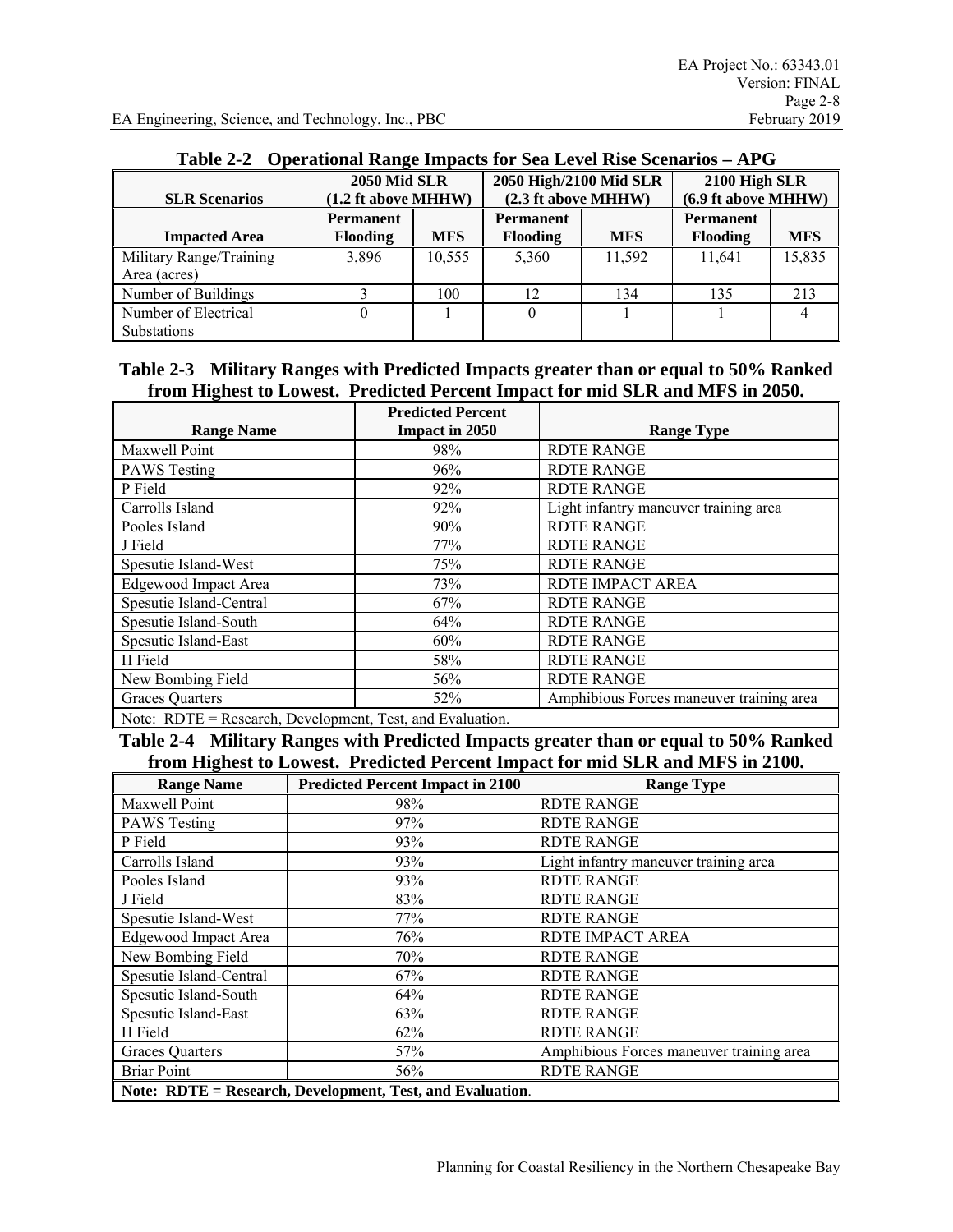## **2.4 CRITICAL INFRASTRUCTURE VULNERABILITIES FOR HARFORD, CECIL AND KENT COUNTIES**

The focus of this report are areas where predicted impacts from SLR and flooding from storm events intersect with critical land uses. To further focus efforts for Harford, Cecil, and Kent counties, vulnerabilities were identified. Critical vulnerabilities are areas and infrastructure that are necessary for human health and safety, industry, culture, and the environment and are anticipated to be impacted by an increase in water level from SLR and flooding from storm events. The following general categories were assessed to determine if there is overlap between their location and predicted water levels for each of the scenarios (**Figures 2-114 through 2-155 [Harford County], Figures 2-156 through 2-237 [Cecil County], and Figures 2-238 through 2-279 [Kent County]**).

#### **General Land Use Types**

- Agriculture
- **Commercial**
- Industrial
- Institutional
- Residential

## **Infrastructure Categories**

### *Transportation*

- Airport
- Transportation station Bus station
- County-owned bridge
- State-owned bridge.

### *Communication and Utilities*

- Utility station Electric
- Communications tower
- Wastewater treatment plant
- Water treatment plant
- Energy plant.

### *Emergency Response*

- Fire station
- Hospital
- Police station.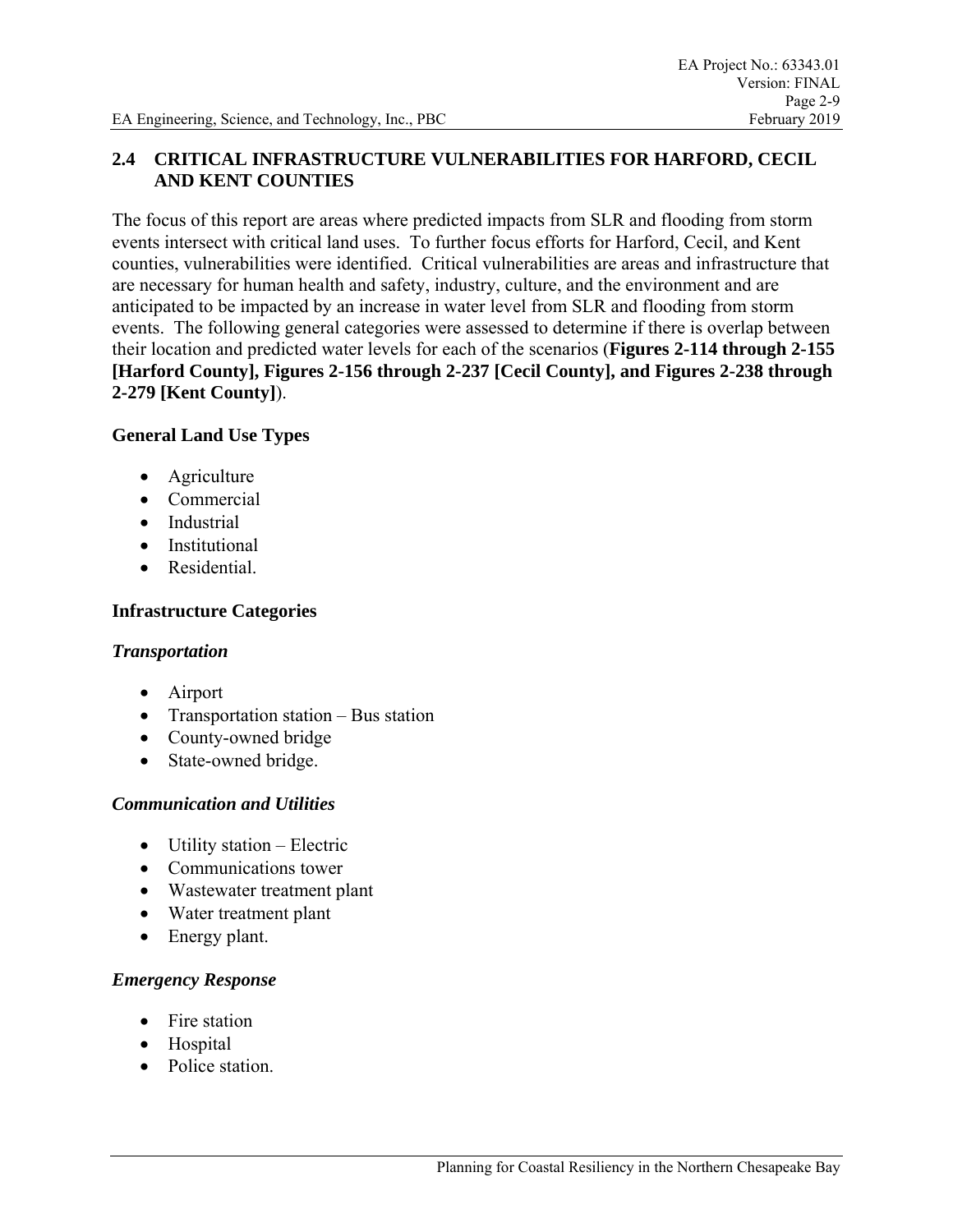#### *Miscellaneous*

- Correctional facility
- Long-term care assisted living
- School
- Veterans services.

## *Cultural*

- Recreation area
- Library
- Place of worship
- Surveyed historic resource
- Historic district or easement.

### **Environmental Categories**

- Federal or State protected land
- DNR land
- Sensitive species project review area (SSPRA)
- Critical habitat of local significance
- Forest conservation easement
- Forest conservation project
- USFWS wetland
- Maryland wetland of special State concern.

The figures created for each of the counties have an overview map at an appropriate scale to view the entire county. Additional figures were created on a smaller scale (e.g., town) and were selected to highlight areas with relatively high densities of critical vulnerabilities. In terms of critical infrastructure vulnerabilities, these figures target areas that have multiple buildings that are predicted to be impacted. For the figures displaying critical environmental vulnerabilities, smaller scale figures were used to highlight environmental categories with relatively high percent impacts for the respective county and captured multiple environmental categories (e.g., USFWS wetlands and Maryland wetlands of special State concern). The figures at a smaller scale represent areas that could be the focus for development of an adaptation plan. Areas excluded from the smaller scale figures also are predicted to be impacted by water level increases in lowlying areas along water bodies (e.g., rivers, creeks, and Chesapeake Bay). An example of areas that are predicted to be impacted are marinas and boating areas that serve as locations for recreation and tourism for the counties.

# **Harford County**

The mid SLR scenario results in a total of 720 acres of shoreline in Harford County that are impacted during MHHW in 2050 (**Table 2-5**). When MFS is added to mid SLR in 2050, the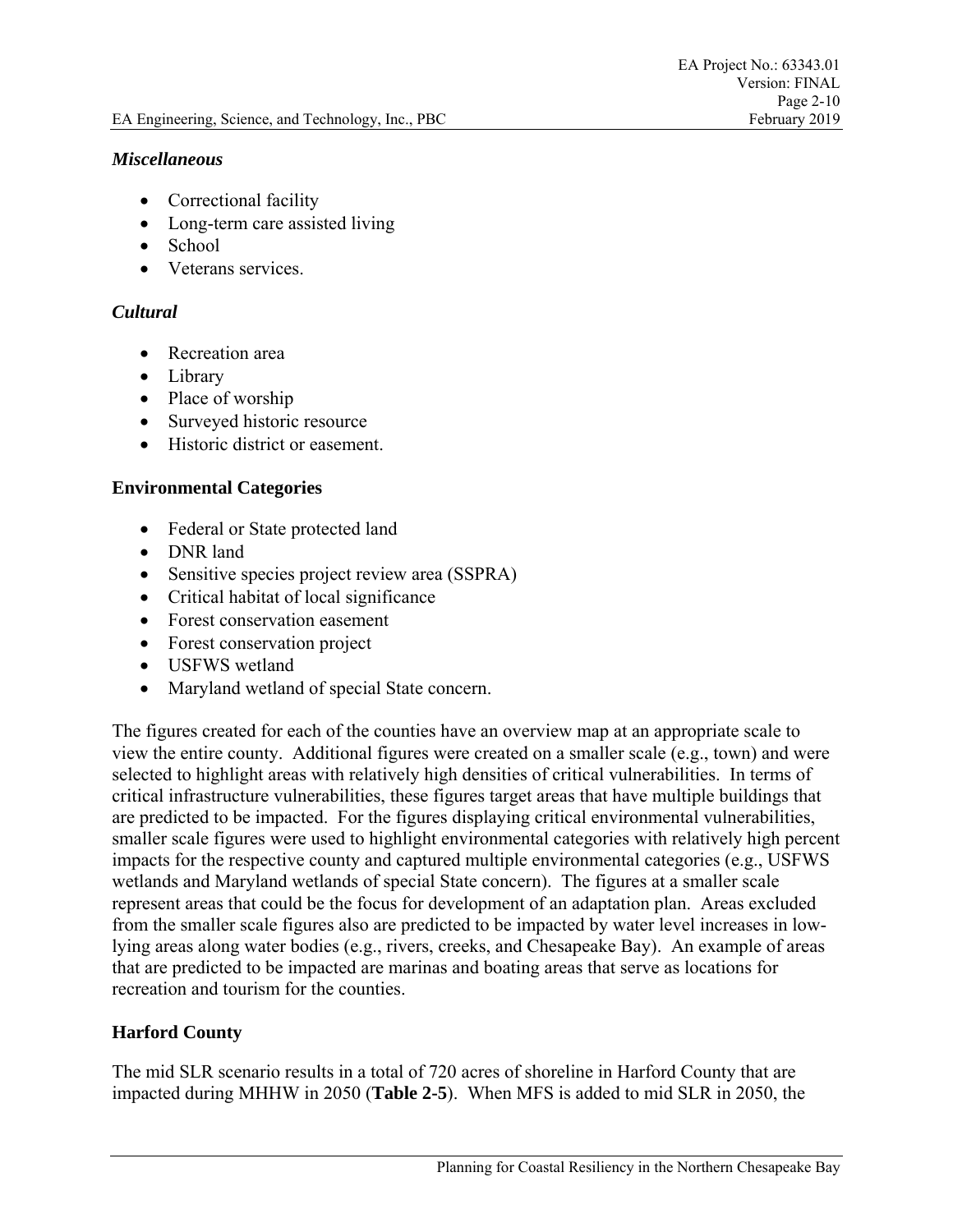impacted acreage increases by 1,160 acres resulting in a total impacted area of 1,880 acres of shoreline (**Table 2-5**). Areas included in the 1,880 acres of shoreline are low-lying areas in Joppatowne, Edgewood, Abingdon, and East of Aberdeen. More specifically, in Joppatowne and West of Joppatowne, along the Gunpowder River, and Big Gunpowder Falls are areas that are likely to be impacted (**Figure 2-120**). Historic districts and easements are among the impacted areas for the mid SLR and MFS scenario. Within the impacted area are 84.13 acres of historic districts and 3.09 acres of historic easements (**Table 2-5**). During MFS, water levels begin to impact recreation areas (0.31 acre) and utility stations (0.87 acre) (**Table 2-5**). Importantly for Harford County, 6 surveyed historic sites are anticipated to be flooded with 5 of the 6 sites located in Havre de Grace (1 in Edgewood) (**Table 2-5**). These historic sites are identified in **Figures 2-115 through 2-118** and their addresses are listed in **Table B-3**.

In 2100, for the mid SLR and MFS scenario the impacted acreage increases to 2,076 acres (**Table 2-5**). Of this impacted area, 109.05 acres is historic districts, 3.13 acres is historic easements, and 1.03 acres is utility stations. For the high SLR and MFS scenario, approximately 50 more acres within the historic district become impacted. A library, a long-term care assisted living building, 3 places of worship, and 10 surveyed historic resources are anticipated to be flooded (**Table 2-5**). Ten of the 15 total buildings that are anticipated to be flooded for the high SLR and MFS scenario are in Havre de Grace, 3 are in Joppatowne, 1 is in Abingdon and 1 is in Edgewood (**Figure 2-118 and 2-122)**.

There are numerous environmental resources that will be impacted by water level increases in 2050 and 2100 for the mid SLR and MFS scenarios. These resources include State Protected Land, DNR Land, SSPRA, Critical Habitats of Local Significance, Forest Conservation Easements, USFWS and Maryland Wetlands of Special State Concern (**Figure 2-132 through 2-155**). The greatest acreage of impact is USFWS wetlands (789 acres in 2050 and 851 acres in 2100) (**Table 2-6**).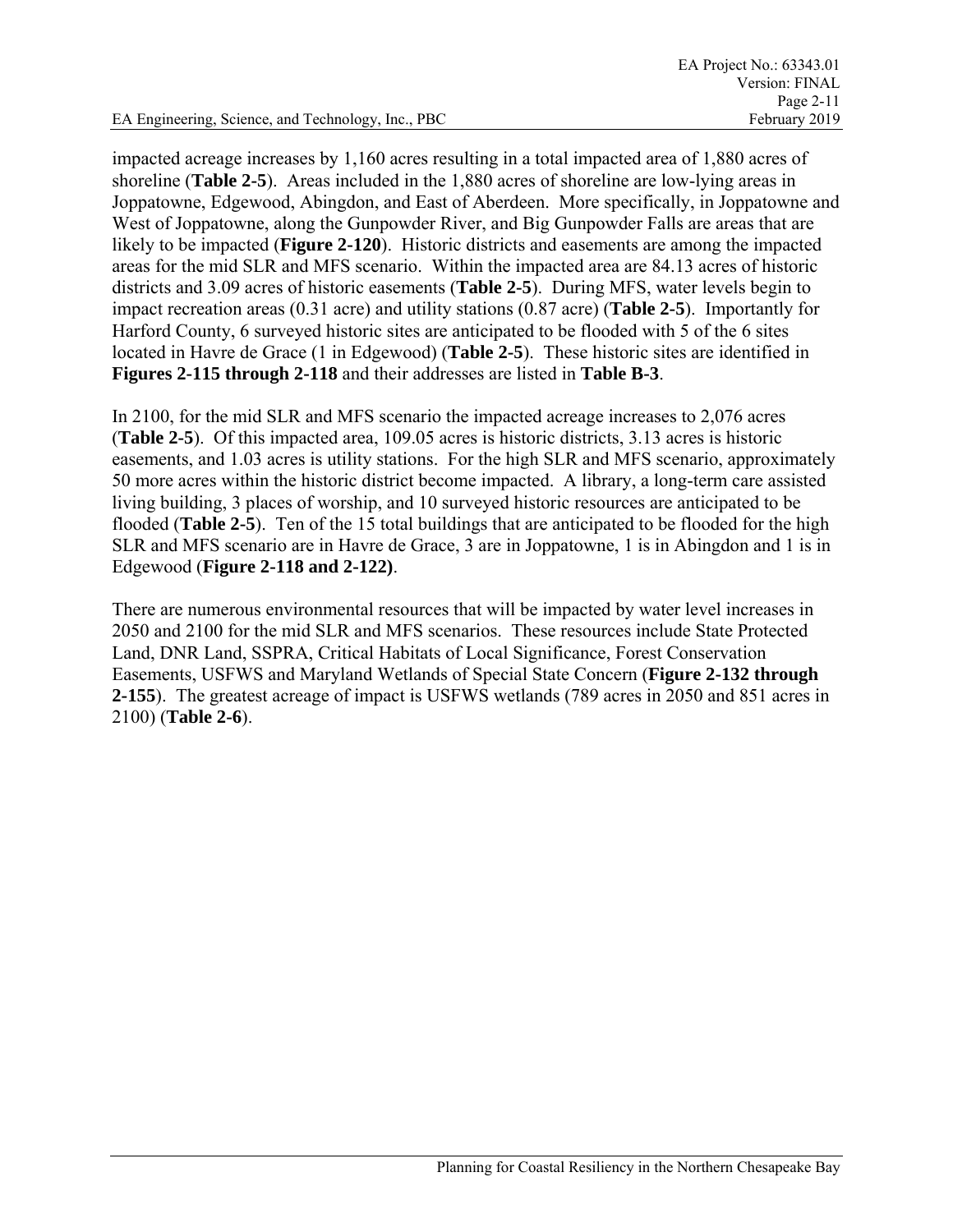| <b>SLR Scenarios</b>               | <b>2050 Mid SLR</b><br>(1.2 ft above MHHW) |                  | 2050 High/2100 Mid SLR<br>(2.3 ft above MHHW) |                | 2100 High SLR<br>(6.9 ft above MHHW) |                  |
|------------------------------------|--------------------------------------------|------------------|-----------------------------------------------|----------------|--------------------------------------|------------------|
|                                    | <b>Permanent</b>                           |                  | <b>Permanent</b>                              |                | <b>Permanent</b>                     |                  |
| <b>Impacted Area (acres)</b>       | Flooding                                   | <b>MFS</b>       | Flooding                                      | <b>MFS</b>     | Flooding                             | <b>MFS</b>       |
| <b>Total Impacted Acreage</b>      | 720                                        | 1,160            | 1,114                                         | 962            | 2,066                                | 1,144            |
| Parcels - Agriculture              | 56                                         | 45               | 76                                            | 33             | 108                                  | 36               |
| Parcels - Commercial               | 20                                         | 128              | 53                                            | 118            | 172                                  | 137              |
| Parcels - Industrial               | 51                                         | 88               | 83                                            | 72             | 155                                  | 61               |
| Parcels - Institutional            | 282                                        | 445              | 405                                           | 397            | 805                                  | 339              |
| Parcels - Residential              | 44                                         | 155              | 81                                            | 152            | 236                                  | 308              |
| <b>Historic District</b>           | 5.50                                       | 78.6             | 14.4                                          | 94.7           | 110                                  | 53.6             |
| Historic Easement                  | 0.03                                       | 3.06             | 0.07                                          | 3.06           | 4.53                                 | 0.00             |
| Recreation Area                    | 0.00                                       | 0.31             | 0.00                                          | 0.32           | 0.33                                 | 0.53             |
| <b>Utility Station</b>             | 0.00                                       | 0.87             | 0.00                                          | 1.03           | 6.01                                 | 0.62             |
| <b>Number of Structures</b>        |                                            |                  |                                               |                |                                      |                  |
| Airports                           | $\mathbf{0}$                               | $\mathbf{0}$     | $\mathbf{0}$                                  | $\mathbf{0}$   | $\overline{0}$                       | $\mathbf{0}$     |
| <b>Communications Towers</b>       | $\theta$                                   | $\overline{0}$   | $\overline{0}$                                | $\mathbf{0}$   | $\mathbf{0}$                         | $\mathbf{0}$     |
| <b>Correctional Facilities</b>     | $\mathbf{0}$                               | $\overline{0}$   | $\overline{0}$                                | $\mathbf{0}$   | $\mathbf{0}$                         | $\mathbf{0}$     |
| <b>Fire Stations</b>               | $\theta$                                   | $\boldsymbol{0}$ | $\theta$                                      | $\mathbf{0}$   | $\boldsymbol{0}$                     | $\mathbf{0}$     |
| Hospitals                          | $\overline{0}$                             | $\mathbf{0}$     | $\overline{0}$                                | $\overline{0}$ | $\mathbf{0}$                         | $\mathbf{0}$     |
| Libraries                          | $\mathbf{0}$                               | $\mathbf{0}$     | $\mathbf{0}$                                  | $\mathbf{0}$   | $\boldsymbol{0}$                     | 1                |
| Long-Term Care Assisted<br>Living  | $\Omega$                                   | $\overline{0}$   | $\theta$                                      | $\Omega$       | $\overline{0}$                       | 1                |
| Places of Worship                  | $\mathbf{0}$                               | $\mathbf{0}$     | $\overline{0}$                                | $\overline{0}$ | $\theta$                             | 3                |
| <b>Police Stations</b>             | $\overline{0}$                             | $\overline{0}$   | $\overline{0}$                                | $\mathbf{0}$   | $\mathbf{0}$                         | $\mathbf{0}$     |
| Schools                            | $\overline{0}$                             | $\mathbf{0}$     | $\mathbf{0}$                                  | $\mathbf{0}$   | $\mathbf{0}$                         | $\mathbf{0}$     |
| <b>Surveyed Historic Resources</b> | $\overline{0}$                             | 6                | $\overline{0}$                                | 8              | $\overline{2}$                       | 10               |
| <b>Transportation Stations</b>     | $\boldsymbol{0}$                           | $\boldsymbol{0}$ | 0                                             | $\mathbf{0}$   | $\boldsymbol{0}$                     | $\boldsymbol{0}$ |
| <b>Veterans Services</b>           | $\mathbf{0}$                               | $\overline{0}$   | $\overline{0}$                                | $\mathbf{0}$   | $\overline{0}$                       | $\overline{0}$   |

## **Table 2-5 Critical Infrastructure Impacts for Sea Level Rise Scenarios – Harford County**

| Table 2-6 Environmental Infrastructure Impacts for Sea Level Rise Scenarios – |
|-------------------------------------------------------------------------------|
| <b>Harford County</b>                                                         |

|                                             |                                              | mande county |                                               |            |                                      |            |
|---------------------------------------------|----------------------------------------------|--------------|-----------------------------------------------|------------|--------------------------------------|------------|
| <b>SLR Scenarios</b>                        | <b>2050 Mid SLR</b><br>$(1.2$ ft above MHHW) |              | 2050 High/2100 Mid SLR<br>(2.3 ft above MHHW) |            | 2100 High SLR<br>(6.9 ft above MHHW) |            |
| <b>Impacted Area (acres)</b>                | <b>Permanent</b><br><b>Flooding</b>          | <b>MFS</b>   | <b>Permanent</b><br><b>Flooding</b>           | <b>MFS</b> | <b>Permanent</b><br><b>Flooding</b>  | <b>MFS</b> |
| Federal Protected Land                      |                                              | $\Omega$     |                                               | $\theta$   | $\theta$                             | $^{(1)}$   |
| <b>State Protected Land</b>                 | 74                                           | 98           | 108                                           | 80         | 188                                  | 60         |
| DNR Land                                    | 132                                          | 203          | 192                                           | 173        | 366                                  | 79         |
| Sensitive Species Project<br>Review Area    | 183                                          | 262          | 269                                           | 211        | 492                                  | 327        |
| Critical Habitat of Local<br>Significance   | 71                                           | 153          | 122                                           | 132        | 255                                  | 172        |
| <b>Forest Conservation</b><br>Easement      | 29                                           | 19           | 41                                            | 9          | 49                                   | 4          |
| <b>USFWS Wetland</b>                        | 364                                          | 425          | 526                                           | 325        | 756                                  | 195        |
| Maryland Wetland (Special<br>State Concern) | 19                                           | 28           | 28                                            | 29         | 57                                   | 20         |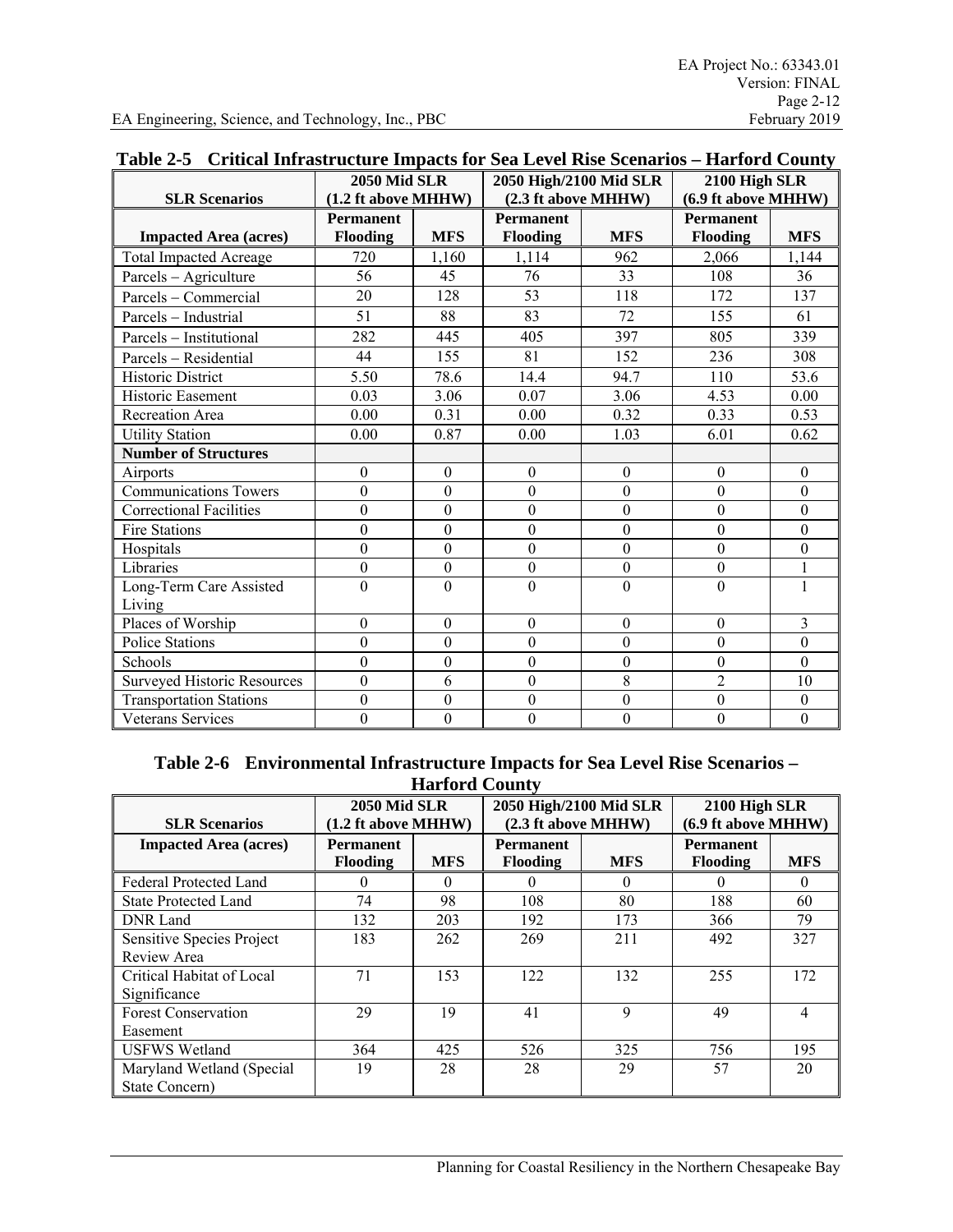# **Cecil County**

Substantial flooding Southwest of Elkton along Big and Little Elk creeks in Cecil County is predicted for each SLR scenario. For the mid SLR scenario, a total of 1,434 acres in 2050 and 2,291 acres in 2100 are predicted to be impacted by SLR alone (**Table 2-7**). Buildings are not impacted for either of these years from SLR. The addition of MFS to the mid SLR scenario increases impacted areas to 4,133 acres in 2050 and 4,884 acres in 2100 (**Table 2-7**). In Cecil County, there are a number of historic districts that are predicted to be impacted by increasing water levels from SLR and MFS. The impacts to historic districts and easements generally increase as predicted water levels increase. Impacted historic districts and easements are in Port Deposit, Charlestown, Northeast, Elkton, Chesapeake City, and Fredricktown (**Figures 2-157 through 2-160**). For the mid SLR and MFS scenario in 2050, there is a place of worship in Northeast, a communications tower in Chesapeake City, and a Wastewater Treatment Plant (WWTP) in Port Deposit that are predicted to be flooded (**Figure 2-159**). In 2100, Harbour View WWTP in Chesapeake City may be flooded. For the high SLR and MFS scenario in 2100, a fire station and a place of worship in Port Deposit, the Northeast Library, a police station in Northeast, and Port Herman WWTP are predicted to be impacted (**Figure 2-160, Figure 2-168, Figure 2-180, Table B-4**).

Adaptation plans for the WWTPs in Port Deposit and the Harbour View WWTP are in preparation (Cecil County, Maryland 2018; EnviroProjects 2018).

For each of the SLR scenarios, Federal and State Protected Lands, SSPRAs, Forest Conservation Easements, USFWS wetlands, and Maryland Wetlands of Species State concern will be impacted by flooding to some extent (**Figure 2-213 through 237**). The specific environmental infrastructure impacted by inundation is summarized in **Table 2-8**. Impacted SSPRAs include areas where federally and state-listed species may be located.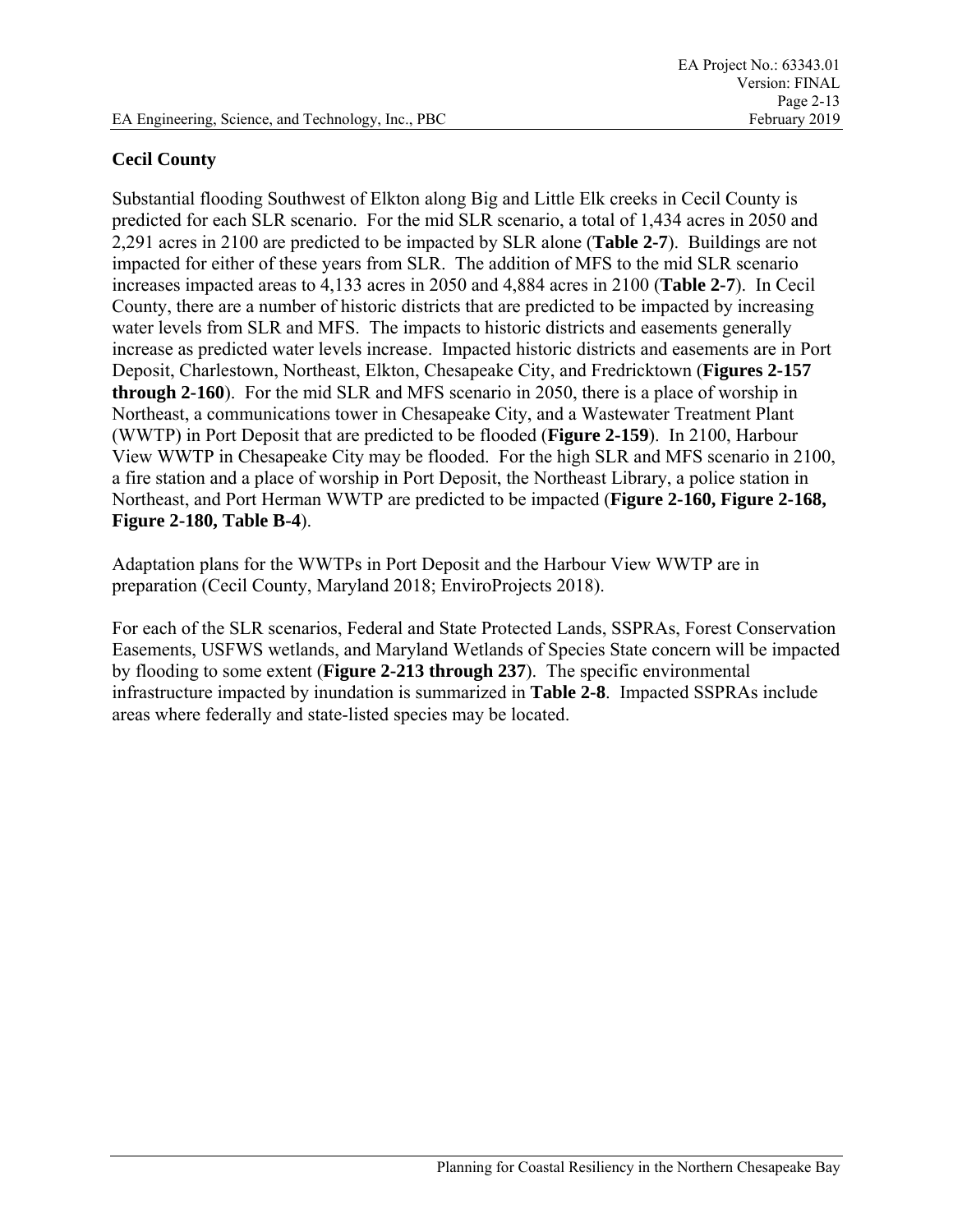| Table 2-7 Critical lift astrocure impacts for sea Level Kise Scenarios – Cecif County |                     |                  |                        |                  |                     |                |
|---------------------------------------------------------------------------------------|---------------------|------------------|------------------------|------------------|---------------------|----------------|
|                                                                                       | <b>2050 Mid SLR</b> |                  | 2050 High/2100 Mid SLR |                  | 2100 High SLR       |                |
| <b>SLR Scenarios</b>                                                                  | (1.2 ft above MHHW) |                  | (2.3 ft above MHHW)    |                  | (6.9 ft above MHHW) |                |
| <b>Impacted Area (acres)</b>                                                          | <b>Permanent</b>    |                  | <b>Permanent</b>       |                  | <b>Permanent</b>    |                |
|                                                                                       | <b>Flooding</b>     | <b>MFS</b>       | <b>Flooding</b>        | <b>MFS</b>       | <b>Flooding</b>     | <b>MFS</b>     |
| <b>Total Impacted Acreage</b>                                                         | 1,434               | 2,699            | 2,291                  | 2,593            | 5.049               | 2,905          |
| Parcels - Agriculture                                                                 | 501                 | 1,011            | 793                    | 965              | 1,826               | 1,169          |
| Parcels - Commercial                                                                  | 43                  | 183              | 89                     | 194              | 293                 | 150            |
| Parcels - Industrial                                                                  | $\Omega$            | 1                | $\Omega$               | $\overline{2}$   | $\overline{2}$      | 6              |
| Parcels - Institutional                                                               | 244                 | 355              | 415                    | 353              | 791                 | 273            |
| Parcels - Residential                                                                 | 295                 | 648              | 478                    | 628              | 1,150               | 668            |
| <b>Historic District</b>                                                              | 2.62                | 34.3             | 11.6                   | 45.2             | 63.4                | 85.1           |
| <b>Historic Easement</b>                                                              | 70.9                | 150              | 157                    | 99.8             | 265                 | 101            |
| <b>Number of Structures</b>                                                           |                     |                  |                        |                  |                     |                |
| Airports                                                                              | $\boldsymbol{0}$    | $\boldsymbol{0}$ | $\boldsymbol{0}$       | $\boldsymbol{0}$ | $\boldsymbol{0}$    | $\theta$       |
| <b>Communications Towers</b>                                                          | $\mathbf{0}$        | $\mathbf{1}$     | $\mathbf{0}$           | 1                | $\mathbf{1}$        |                |
| <b>Correctional Facilities</b>                                                        | $\theta$            | $\overline{0}$   | $\theta$               | $\mathbf{0}$     | $\boldsymbol{0}$    | $\theta$       |
| <b>Energy Plants</b>                                                                  | $\theta$            | $\overline{0}$   | $\overline{0}$         | $\Omega$         | $\boldsymbol{0}$    | $\theta$       |
| Fire Stations                                                                         | $\theta$            | $\overline{0}$   | $\overline{0}$         | $\mathbf{0}$     | $\boldsymbol{0}$    |                |
| Hospitals                                                                             | $\overline{0}$      | $\overline{0}$   | $\overline{0}$         | $\Omega$         | $\overline{0}$      | $\mathbf{0}$   |
| Libraries                                                                             | $\boldsymbol{0}$    | $\boldsymbol{0}$ | $\theta$               | $\mathbf{0}$     | $\boldsymbol{0}$    |                |
| Long-Term Care Assisted                                                               | $\theta$            | $\mathbf{0}$     | $\theta$               | $\theta$         | $\mathbf{0}$        | $\theta$       |
| Living                                                                                |                     |                  |                        |                  |                     |                |
| Places of Worship                                                                     | $\theta$            | 1                | $\Omega$               | $\mathbf{1}$     | $\mathbf{1}$        |                |
| Police Stations                                                                       | $\overline{0}$      | $\theta$         | $\theta$               | $\mathbf{0}$     | $\boldsymbol{0}$    |                |
| Schools                                                                               | $\theta$            | $\overline{0}$   | $\overline{0}$         | $\theta$         | $\mathbf{0}$        | $\Omega$       |
| Veterans Services                                                                     | $\theta$            | $\boldsymbol{0}$ | $\overline{0}$         | $\mathbf{0}$     | $\boldsymbol{0}$    | $\theta$       |
| <b>Wastewater Treatment Plants</b>                                                    | $\overline{0}$      | $\mathbf{1}$     | $\theta$               | $\overline{2}$   | $\overline{3}$      | 3              |
| <b>Water Treatment Plants</b>                                                         | $\mathbf{0}$        | $\overline{0}$   | $\theta$               | $\mathbf{0}$     | $\overline{0}$      | $\overline{0}$ |

# **Table 2-7 Critical Infrastructure Impacts for Sea Level Rise Scenarios – Cecil County**

| Table 2-8 Environmental Infrastructure Impacts for Relative Sea Level Rise – |
|------------------------------------------------------------------------------|
| <b>Cecil County</b>                                                          |

| <b>SLR Scenarios</b>                            | <b>2050 Mid SLR</b><br>$(1.2$ ft above MHHW) |            | 2050 High/2100 Mid SLR<br>(2.3 ft above MHHW) |            | 2100 High SLR<br>$(6.9$ ft above MHHW $)$ |            |
|-------------------------------------------------|----------------------------------------------|------------|-----------------------------------------------|------------|-------------------------------------------|------------|
| <b>Impacted Area (acres)</b>                    | <b>Permanent</b><br><b>Flooding</b>          | <b>MFS</b> | <b>Permanent</b><br><b>Flooding</b>           | <b>MFS</b> | <b>Permanent</b><br><b>Flooding</b>       | <b>MFS</b> |
| Federal Protected Land                          | 22                                           | 115        | 70                                            | 88         | 162                                       | 403        |
| <b>State Protected Land</b>                     | 519                                          | 900        | 862                                           | 880        | 1,796                                     | 807        |
| <b>Sensitive Species Project</b><br>Review Area | 887                                          | 857        | 733                                           | 1,641      | 702                                       | 887        |
| <b>Forest Conservation</b><br>Easement          | 331                                          | 180        | 317                                           | 517        | 329                                       | 331        |
| <b>USFWS Wetland</b>                            | 871                                          | 1,484      | 605                                           | 2,111      | 318                                       | 871        |
| Maryland Wetland (Special<br>State Concern)     | 131                                          | 213        | 35                                            | 250        | 21                                        | 131        |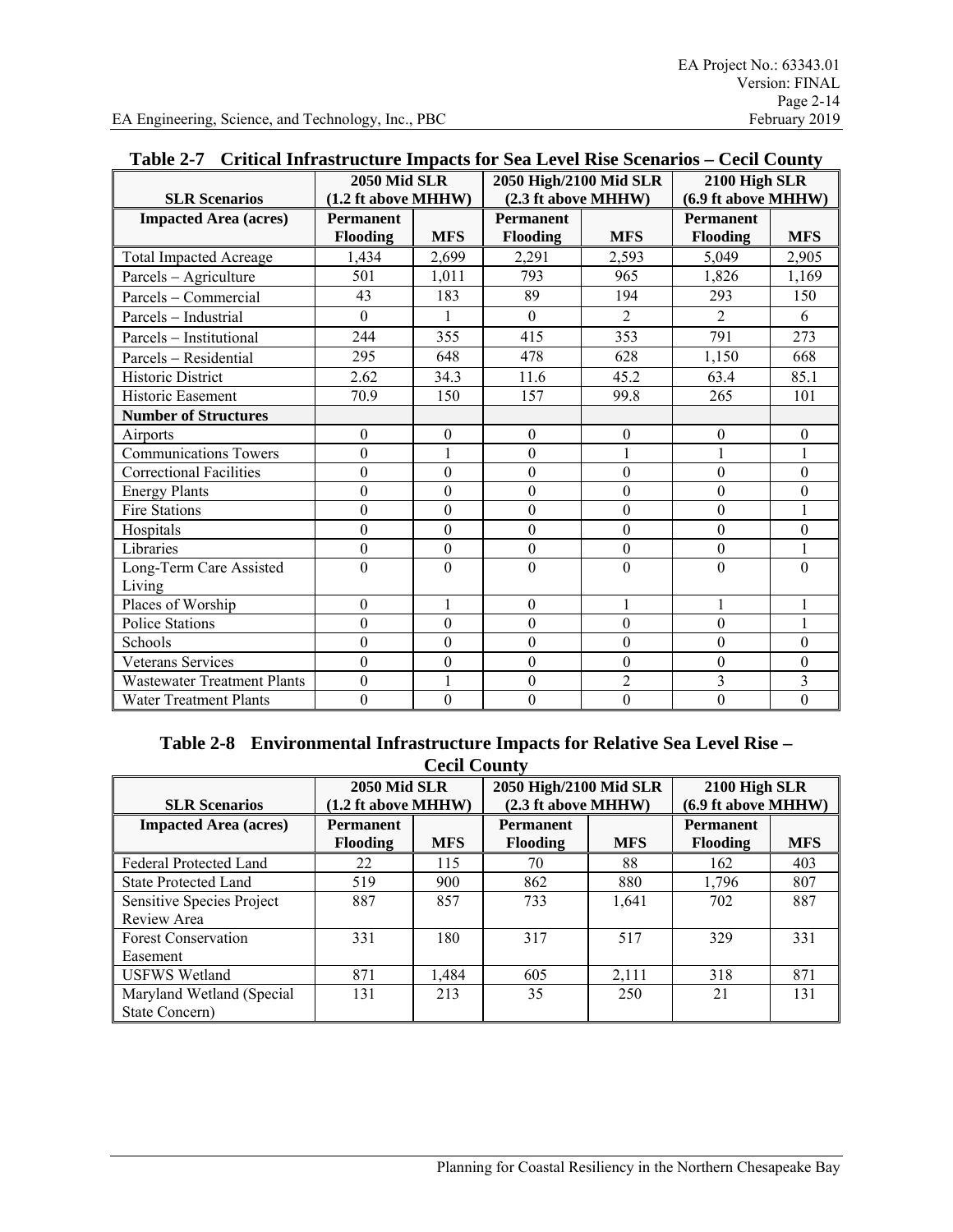### **Kent County**

In Kent County, considerable impacts to agricultural and residential land within, surrounding, and south of Rock Hall is predicted for each SLR scenario (**Figures 2-251 through 2-254**). As early as 2050 for the mid SLR scenario, 1,608 acres of agricultural land is anticipated to be impacted (**Table 2-9**). During an MFS for the mid SLR scenario, the impacted acreage is anticipated to be 6,427 acres. For the high SLR and MFS scenario, 12,702 acres of agricultural land will be impacted in 2100 (**Table 2-9**). Low-lying agricultural areas along Langford Creek, Chester River, and Comegys Bight are also anticipated to be impacted for the high SLR and MFS scenario (**Figure 2-250**). In addition to agricultural areas, part of the historic district of Chestertown along Chester River and West of Chester River along Radcliffe Creek is likely to be impacted for each SLR scenario (**Figures 2-248 through 2-250**). Several long-term assisted living facilities are also impacted when the predicted water elevation is 6.88 ft and greater (**Table 2-9**).

Environmental impacts to wetlands, SSPRAs and Federal and State Protected Land along water bodies South of Rock Hill are predicted to result from each SLR scenarios. The surface area of Eastern Neck Island is predicted to decrease by approximately half as a result of the high SLR and MFS scenario in 2100. On Eastern Neck Island, up to 1,264 acres (**Table 2-10**) of the National Wildlife Preserve may be impacted. Flooding is likely to occur for SSPRAs for federally and state-listed species for the range of SLR scenarios (**Figure 2-255 through 2-279**).

|                                    | Critical millabet acture milpació for Dea Level Ribe Dechartob |                  | 2050 High/2100 Mid SLR |                  |                                      |                  |
|------------------------------------|----------------------------------------------------------------|------------------|------------------------|------------------|--------------------------------------|------------------|
| <b>SLR Scenarios</b>               | <b>2050 Mid SLR</b><br>(1.2 ft above MHHW)                     |                  |                        |                  | 2100 High SLR<br>(6.9 ft above MHHW) |                  |
|                                    |                                                                |                  | (2.3 ft above MHHW)    |                  |                                      |                  |
|                                    | <b>Permanent</b>                                               |                  | <b>Permanent</b>       |                  | <b>Permanent</b>                     |                  |
| <b>Impacted Area (acres)</b>       | Flooding                                                       | <b>MFS</b>       | Flooding               | <b>MFS</b>       | <b>Flooding</b>                      | <b>MFS</b>       |
| <b>Total Impacted Acreage</b>      | 2,818                                                          | 7,467            | 5,444                  | 6,679            | 13,499                               | 5,698            |
| Parcels - Agriculture              | 1,608                                                          | 4,819            | 3,354                  | 4,323            | 8,612                                | 4,090            |
| Parcels - Commercial               | 57.2                                                           | 215              | 111                    | 197              | 336                                  | 170              |
| Parcels - Industrial               |                                                                |                  |                        |                  |                                      |                  |
| Parcels - Institutional            | 574                                                            | 598              | 855                    | 387              | 1,292                                | 205              |
| Parcels - Residential              | 259                                                            | 1,046            | 530                    | 1,067            | 1,865                                | 881              |
| <b>Historic District</b>           | 9.32                                                           | 31.2             | 20.0                   | 25.7             | 49.5                                 | 23.2             |
| Historic Easement                  | 97.2                                                           | 95.0             | 144                    | 68.5             | 224                                  | 51.9             |
| <b>Number of Structures</b>        |                                                                |                  |                        |                  |                                      |                  |
| Airports                           | $\theta$                                                       | $\boldsymbol{0}$ | $\theta$               | $\theta$         | $\theta$                             | $\theta$         |
| <b>Fire Stations</b>               | $\boldsymbol{0}$                                               | $\boldsymbol{0}$ | 0                      | $\boldsymbol{0}$ | $\boldsymbol{0}$                     | $\overline{0}$   |
| Hospitals                          | $\Omega$                                                       | $\mathbf{0}$     | $\theta$               | $\Omega$         | $\Omega$                             | $\overline{0}$   |
| Libraries                          | $\boldsymbol{0}$                                               | $\boldsymbol{0}$ | $\theta$               | $\theta$         | $\theta$                             | $\boldsymbol{0}$ |
| Long-Term Care Assisted            | $\Omega$                                                       | $\theta$         | 0                      |                  | $\overline{2}$                       | 3                |
| Living                             |                                                                |                  |                        |                  |                                      |                  |
| Places of Worship                  | $\Omega$                                                       | $\mathbf{0}$     | $\mathbf{0}$           | $\Omega$         | $\theta$                             | $\overline{0}$   |
| <b>Police Stations</b>             | $\theta$                                                       | $\theta$         | $\theta$               | $\theta$         | $\theta$                             | $\theta$         |
| Schools                            | $\theta$                                                       | $\theta$         | $\theta$               | $\theta$         | $\theta$                             | $\theta$         |
| <b>Wastewater Treatment Plants</b> | $\boldsymbol{0}$                                               | $\boldsymbol{0}$ | 0                      | $\theta$         | $\mathbf{0}$                         | $\boldsymbol{0}$ |
| <b>Water Treatment Plants</b>      | $\theta$                                                       | $\boldsymbol{0}$ | 0                      | $\theta$         | $\boldsymbol{0}$                     | $\boldsymbol{0}$ |

**Table 2-9 Critical Infrastructure Impacts for Sea Level Rise Scenarios – Kent County**